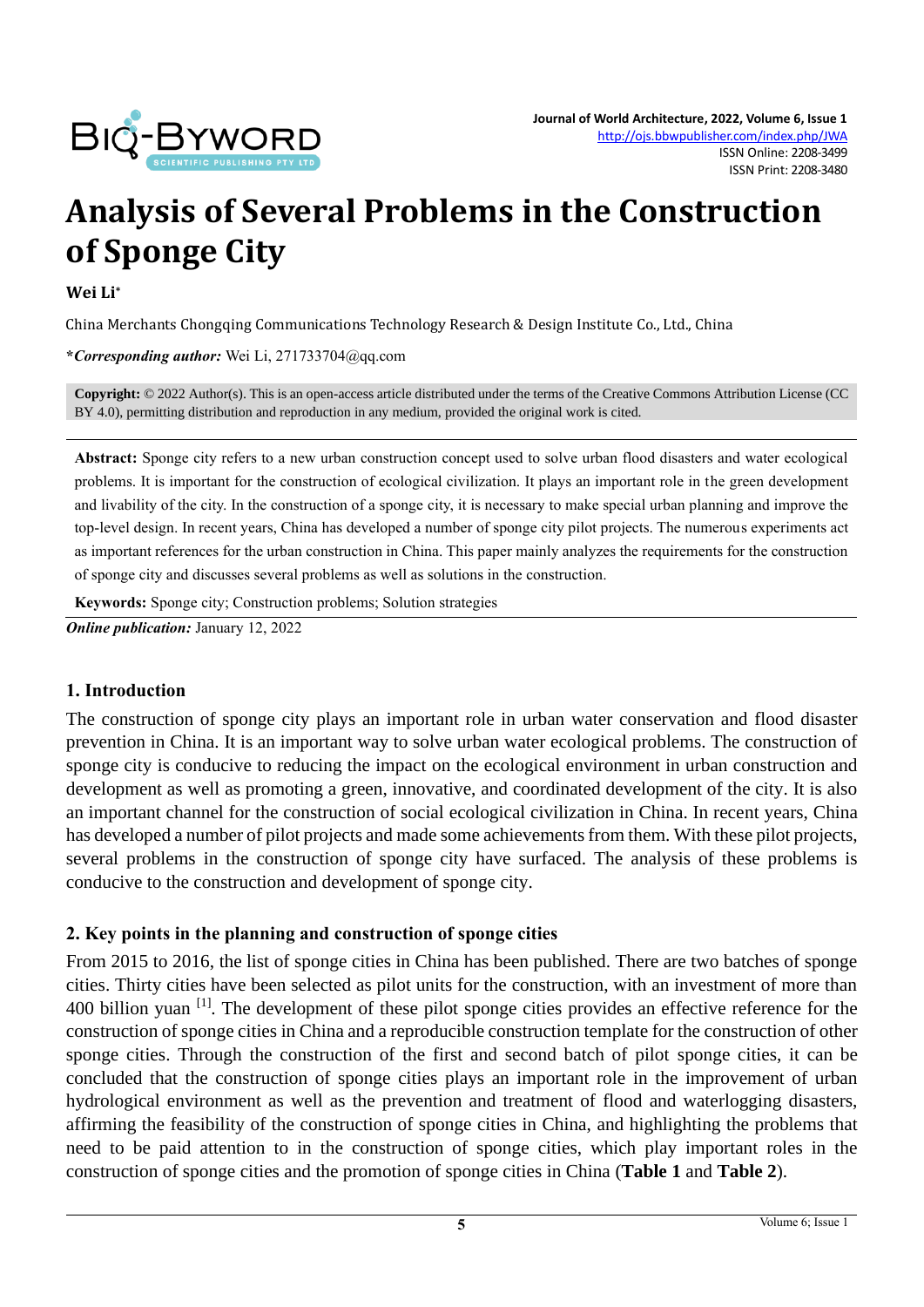| City            | Annual river runoff control |
|-----------------|-----------------------------|
| Baicheng        | 70% to 85%                  |
| Qian'an         | 75% to 85%                  |
| Jinan           | 75% to 85%                  |
| Hebi            | 80% to 85%                  |
| Xixian New Area | 70% to 85%                  |
| Zhenjiang       | 70% to 85%                  |
| Pingxiang       | 70% to 85%                  |
| Chizhou         | 80% to 85%                  |
| Wuhan           | 80% to 85%                  |
| Changde         | 70% to 85%                  |
| Chongqing       | 70% to 85%                  |
| Suining         | 70% to 85%                  |

**Table 1.** First batch of sponge cities in China

**Table 2.** Second batch of sponge cities in China

| City           | Annual river runoff control |
|----------------|-----------------------------|
| <b>Beijing</b> | 70% to 85%                  |
| Tianjin        | 70% to 85%                  |
| Dalian         | 80% to 85%                  |
| Qingdao        | 80% to 85%                  |
| Xining         | 60% to 85%                  |
| Guyuan         | 60% to 85%                  |
| Qingyang       | 70% to 85%                  |
| Yuxi           | 70% to 85%                  |
| Shanghai       | 75% to 85%                  |
| Ningbo         | 75% to 85%                  |
| Fuzhou         | 75% to 85%                  |
| Shenzhen       | 85% to 90%                  |
| Zhuhai         | 85% to 90%                  |
| Sanya          | 85% to 90%                  |

## **2.1. Formulating scientific urban planning**

According to the relevant regulations on sponge city planning issued by the Ministry of Housing and Urban-Rural Development, it is necessary to clarify diversified contents, such as condition assessment, construction objectives, construction ideas, and control requirements, before the construction. It is not only necessary to have macro-overall planning, but also specific qualitative and quantitative data analysis to promote the implementation of various control indicators <sup>[2]</sup>.

## **2.2. Playing an exemplary and guiding role**

In the construction of sponge city, it is necessary to perform well in project demonstration and promotion as well as strictly implement institutionalization, localization, and standardized application. For pilot areas, it is important to clarify the objectives and problem orientation, prepare scientific and systematic schemes as well as implementation plans, encourage design methods and technological innovation, improve the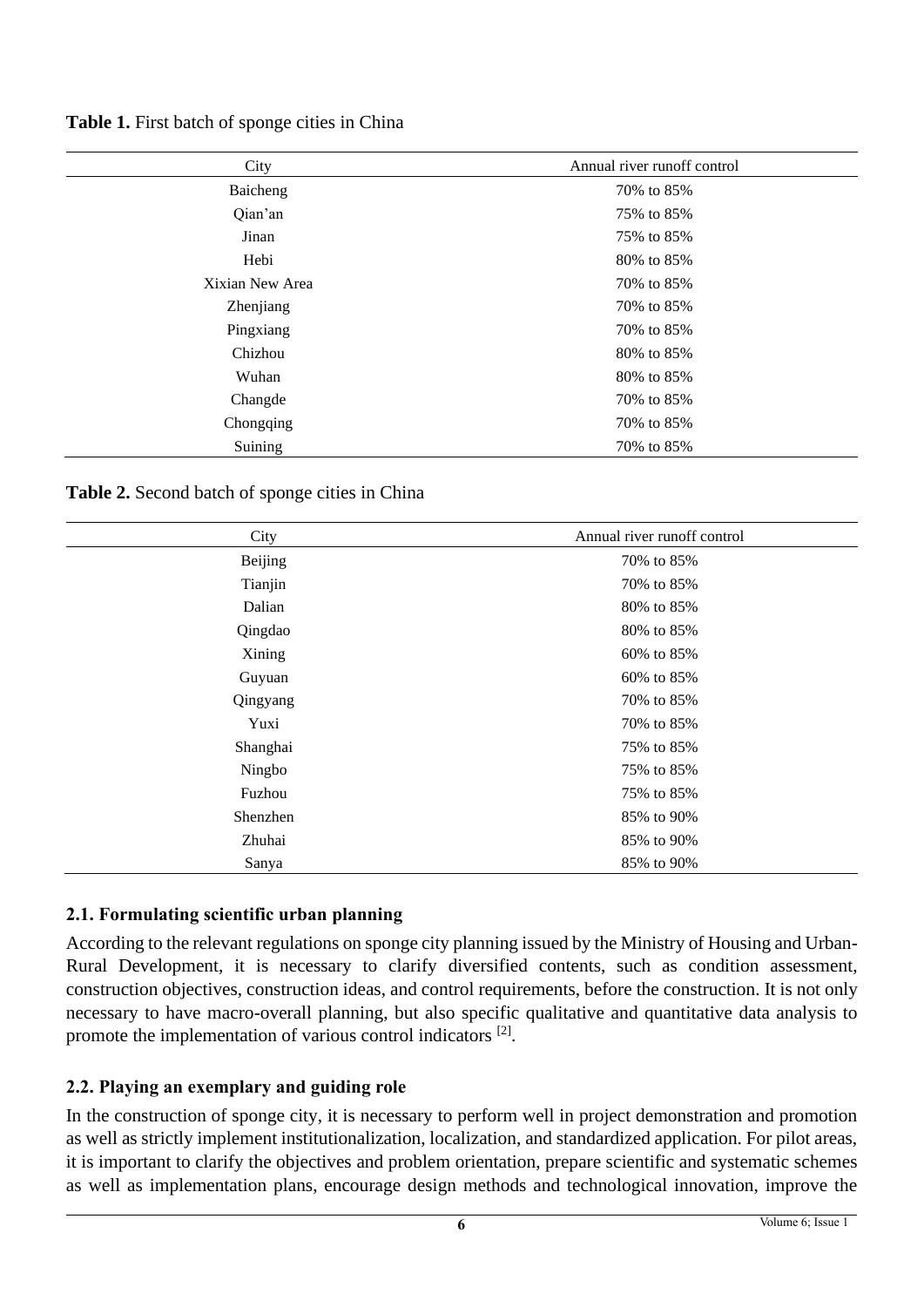project quality, and publicize well. This would ensure the project quality and improve the satisfaction of the people  $^{[3]}$ .

## **2.3. Building a complete urban planning policy**

In order to promote the scientificity of sponge city planning, it is necessary to build a scientific, comprehensive, and long-term management and control mechanism. At present, the construction of sponge city is in the primary stage and the relevant legal system is still incomplete; in addition, the sustainable and long-term development concept, which is required to further improve the relevant laws and regulations as well as build city planning systems, has not been formed. It is necessary to build a diversified sponge city construction system, including project initiation, construction drawings, operation, and management, as well as integrate the construction and management of sponge city into the normal management of the city.

## **3. Problems and countermeasures in the construction of sponge city**

The construction of sponge city in China is still in the primary construction stage. The construction ideas and methods are relatively backward, resulting in many problems in the construction of sponge city. There are many problems in policy construction, urban transformation, and rainwater runoff pollution control, which affect the improvement and continuous promotion of the construction. Therefore, it is necessary to analyze and investigate the problems in the construction of sponge city as well as work out corresponding countermeasures for them.

| Problem                        | Countermeasures                                                                                                           |
|--------------------------------|---------------------------------------------------------------------------------------------------------------------------|
|                                | Imperfect policies and insufficient Formulate standardization programs, promote multisectoral cooperation, and strengthen |
| standardization                | policy guidance from both macro and micro aspects.                                                                        |
|                                | Increase publicity and enhance people's support for urban transformation; improve                                         |
| Difficult urban transformation | construction, strengthen construction management, improve management efficiency, and                                      |
|                                | strengthen cost control.                                                                                                  |
| Rainwater runover pollution    | Formulate rainwater runoff pollution targets and explore new technical forms.                                             |

**Table 3.** Analysis of the problems in the construction of sponge city

# **3.1. Imperfect policies and insufficient standardization**

The construction of sponge city in China is still in its infancy, lacking in technology and experience. It is difficult to formulate a scientific sponge city planning in a short time. Therefore, in order to ensure the scientificity of sponge city planning, there are many departments involved in the construction, including the cooperation of multiple departments, such as urban planning, garden construction, and water supply and drainage <sup>[4]</sup>. In the construction of sponge city, some urban areas only formulate preliminary guidance schemes from the macro perspective. However, due to the large pilot area and complex construction projects, it is impossible to effectively guide the planning projects. Although some cities have set up special plans for the construction of sponge city, they have not coordinated the development from the overall plan, resulting in contradictions and conflicts in the implementation; in addition, it is difficult for follow-up departments to coordinate and build.

In view of this condition, each sponge city needs to plan well from the macro and micro levels in consideration of the specific situation of the city. Firstly, the macro development strategy is formulated from the macro level in line with the national guidance requirements for the construction and the specific planning of the city. The specific plan for the construction is formulated through the exchange with foreign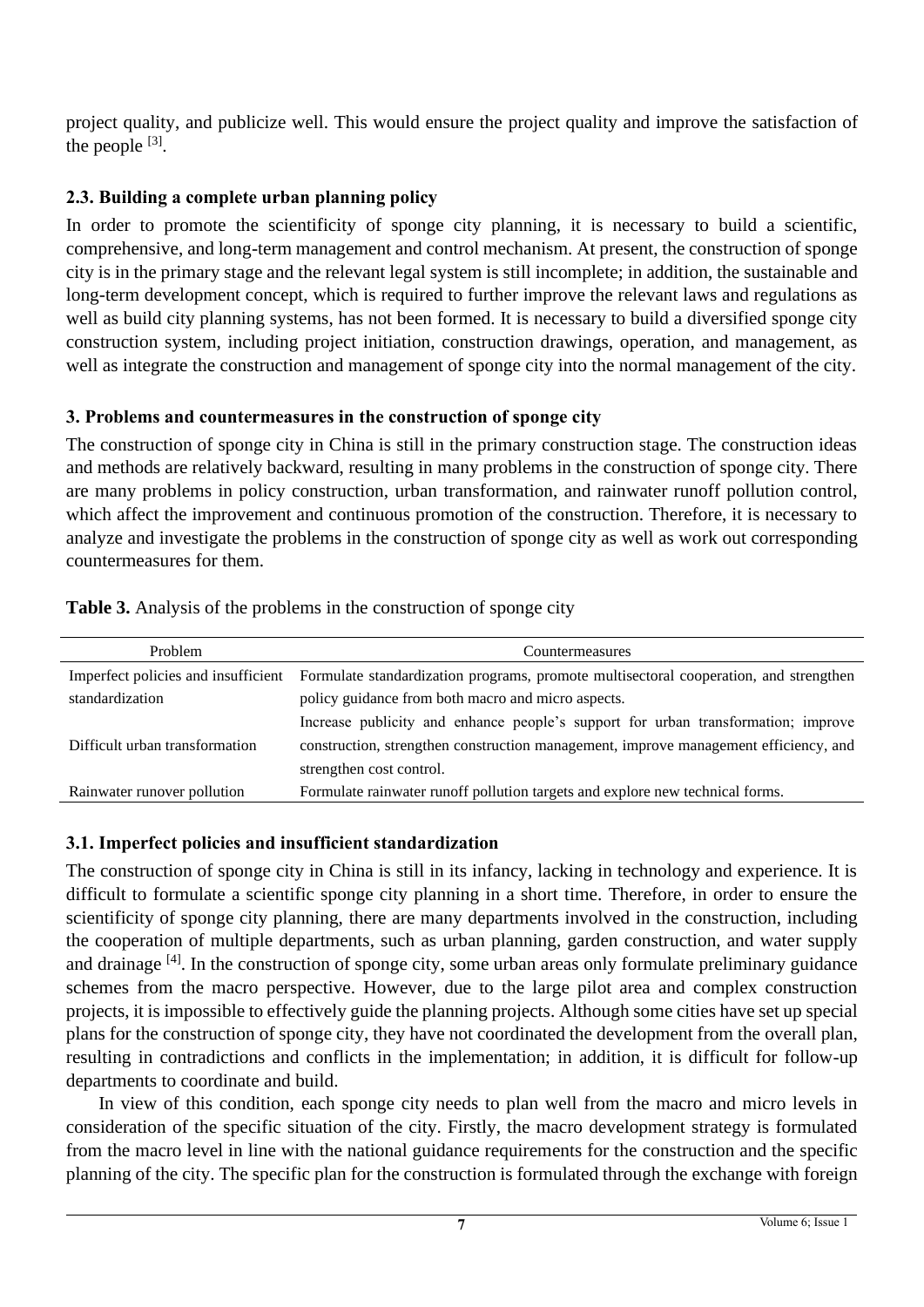experts and the reference of relevant literatures <sup>[5]</sup>. Secondly, from the micro level, it is necessary to carry out the overall construction planning step by step in consideration of the specific characteristics of the city, formulate special construction guidance according to the operation requirements of each step, clarify the responsibilities of various departments, manage the division of labor well, give full play to the joint force of various departments, and improve the construction effect of sponge city.

## **3.2. Difficulty in transformation**

The reconstruction of sponge city is based on traditional old urban areas. The infrastructure construction facilities such as water supply and drainage as well as greening and rainwater resources collection in the old urban area cannot meet the development needs of modern cities. In the construction of sponge city, pipe network reconstruction needs to be carried out again, in which it involves land acquisition, demolition, and other activities. The project scale is large, and the construction period is long, so there are many difficulties in the construction  $[6]$ . In addition, the degree of participation among the residents is low, so it is difficult to implement the comprehensive participation and supervision mechanism of the masses, resulting in many management loopholes.

The reconstruction of sponge city is difficult, which is a problem in all urban construction. Therefore, it is necessary to explore an effective model to provide large-scale replication for the reconstruction of sponge city. On this basis, reasonable solution strategies have been explored while taking into account of the specific situation of the city  $[7]$ . First, the publicity of sponge city should be strengthened to ensure that the residents realize the significance of the construction and its value to the long-term development of the city, promote their participation, win the support of the public, and ensure a smooth progress in the effort of land acquisition and demolition. Second, the construction period is long. In that way, sectional construction can be adopted. Different construction sections can be set according to the overall planning. The construction of the next section can be carried out after the construction of one section has been completed and has passed the inspection, which will not only reduce the pressure of project management, but also weaken the impact on the residents' lives [8]. In addition, the original pipeline shall be used as much as possible in the planning to reduce the construction burden and avoid material waste.

## **3.3. Control of rainwater runover pollution**

The main problems to be solved in the construction of sponge city include urban waterlogging and rainwater runoff pollution. However, from the construction, most cities do not pay attention to urban runoff pollution and neglect the water treatment system <sup>[9]</sup>. As a result, the idea of pollution is not included in the construction of sponge city. Therefore, it is necessary to control rainwater runoff pollution in future development.

In the construction of sponge city, it is important to reasonably plan the objectives of rainwater runoff control, which can be carried out from four aspects: total runoff, runoff peak, runoff pollution, and resource utilization. From the review of foreign literatures, the total annual runoff of green land needs to be controlled between 80% and 85%, but there are many factors affecting runoff discharge, including opening intensity, soil properties, vegetation coverage, and other factors. It is necessary to explore new technical forms as support and determine the final implementation scheme in consideration of the local economic situation<sup>[10]</sup>.

# **4. Conclusion**

In conclusion, in the construction of sponge city, it is necessary to ensure the scientificity of urban planning, improve the top-level design of urban planning, promote the smooth development of sponge city planning